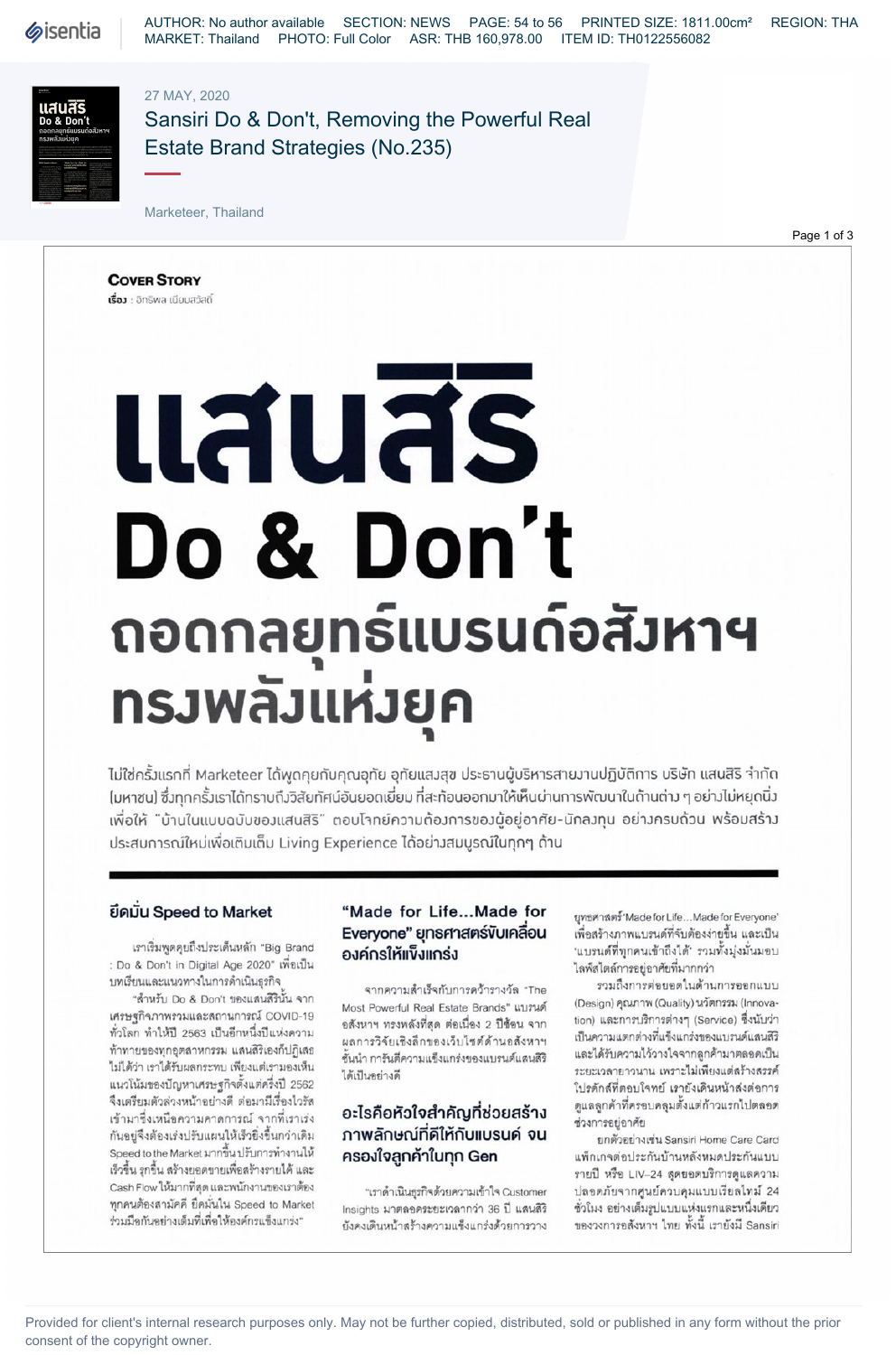

#### 27 MAY, 2020



# Sansiri Do & Don't, Removing the Powerful Real Estate Brand Strategies (No.235)

Marketeer, Thailand

Page 2 of 3



Home Service Application (HSA) แอปพลิเคชัน เติมเต็มไลพ์สไตล์อย่างไร้ขีดจำกัด สะดวกครบ ทุกเรื่องการใช้ชีวิต อีกด้วย"

### ก้าวสู่อันคับ 1 ค้วยยอดขายถึง 11,000 ล้านบาท ในไตรมาสแรก ปี 63

ภาพรวมตลาดอสังหาฯ ในช่วงต้นปี 2563 ที่ผ่านมานั้น จะเห็นว่ายังคงมีความต้องการที่อย่ อาศัยอย่างต่อเนื่อง สะท้อนจากความสำเร็จของ แสนสิริ ที่สร้างยอดขายได้สูงถึง 11,000 ล้านบาท ในไตรมาสแรกของปี 2563 ซึ่งนับเป็นยอดขาย ที่สูงที่สุดในกลุ่มธุรกิจอลังหาริมทรัพย์ในขณะนี้ คิดเป็นการสร้างยอดขายได้ถึง 40% จาก

เป้าหมายยอดขายทั้งปีที่วางไว้ 29,000 ล้านบาท เป็นการสร้างยอดขายที่ประสบความสำเร็จและ รวดเร็วได้ภายในไตรมาสแรกของปี รวมทั้งยัง เติบโตขึ้นเกือบ 70% จากช่วงไตรมาสเดียวกัน ของปีก่อน

"ภาพรวมตลาดอสังหาฯ ในช่วงไตรมาส 2 กลุ่มลูกค้ายังคงมีความต้องการที่อยู่อาศัย ต่อเนื่อง ขณะที่มีการตัดสินใจมากขึ้นจาก สถานการณ์ COVID-19 ซึ่งส่งผลกระทบต่อ ไลฟ์สไตล์การใช้ชีวิต อาทิ อยากมีบ้านแต่ไม่มีเงิน ก้อน กังวลเรื่องการมีภาระค่าใช้จ่าย กังวลเรื่อง การจ่ายค่าโอน กังวลเรื่องการกู้และไม่มีเงินผ่อน และมีความกังวลในเรื่องของเงินหมุนเวียนเมื่อ ต้องผ่อนที่อยู่อาศัย แต่เรามีโปรโมชั่นที่ช่วยเขาได้ ก็จะทำให้ลูกค้ากลุ่มนี้เป็นเจ้าของบ้านได้ง่ายขึ้น

นอกจากนี้ ยังพบว่ามี New Demand จาก กลุ่มลูกค้าที่เข้ามาเยี่ยมขมโครงการที่ต้องการมี บ้านเพื่อแยกครอบครัว หรือต้องการบ้านที่มีพื้นที่ กว้างขึ้นเพื่อครอบครัว ซึ่งเป็นผลจากไลพ์สไตล์ใน รูปแบบ Social Distancing ในปัจจุบัน"

### เคินหน้ารุกตลาคแนวราบ พร้อม งยายฐานลูกค้าในหลากหลาย าซกเมนต์

เมื่อย้อนดูตัวเลขของปี 2562 จะเห็นว่า แสนสิริ มีผลประกอบการที่แข็งแกร่ง ด้วยยอด ขาย 21,000 ล้านบาท ยอดโอน 31,000 ล้านบาท รับรู้รายได้ที่ 26,300 ล้านบาท และกำไร 2,400 ล้านบาท เติบโตขึ้น 20%

ซึ่งเป็นไปในทิศทางเดียวกับภาพรวมความ ต้องการที่อยู่อาศัยในปี 2562 ที่มีตัวเลขเป็นบวก จากมาตรการกระตุ้นตลาดอสังหาฯ ของภาครัฐ ซึ่งให้ผลลัพธ์ที่ดี ด้วยยอดมูลค่าการโอนกรรมสิทธิ์ สามารถปรับตัวเลขจากการขยายตัวติดลบถึง -8.4% กลับมาเป็นบวกถึง +2.7% (อ้างอิง: ศูนย์ ข้อมูลอลังหาริมทรัพย์)

"แสนสิริเดินหน้ารุกตลาดกับเป้าหมาย สำคัญในการเป็นผู้นำตลาดแนวราบ โดยยอดขาย

Provided for client's internal research purposes only. May not be further copied, distributed, sold or published in any form without the prior consent of the copyright owner.